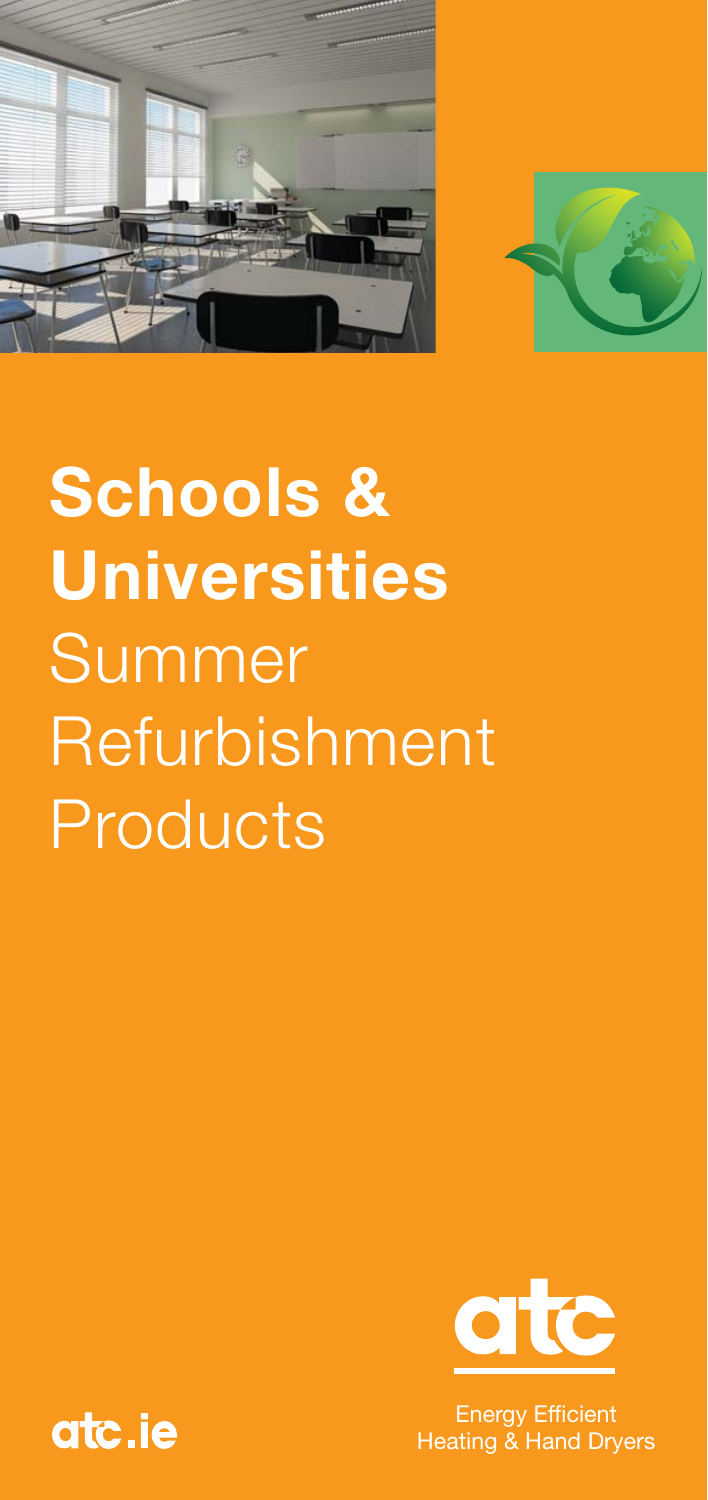**ATC offers a wide range of Energy Efficient Products to suit Academic locations including Schools, Colleges and Universities.** 

|                                    | Hand<br><b>Dryers</b> | Water<br><b>Heaters</b> | <b>Thermal</b><br>Electric<br>Radiators | Low Temp<br>Ceiling<br><b>Heaters</b> | High<br><b>Temp</b><br>Ceiling<br><b>Heaters</b> |
|------------------------------------|-----------------------|-------------------------|-----------------------------------------|---------------------------------------|--------------------------------------------------|
| <b>Wash Rooms</b>                  |                       |                         |                                         |                                       |                                                  |
| Classrooms                         |                       |                         |                                         |                                       |                                                  |
| Laboratories                       |                       |                         |                                         |                                       |                                                  |
| <b>Offices</b>                     |                       |                         |                                         |                                       |                                                  |
| Canteens                           |                       |                         |                                         |                                       |                                                  |
| Sports Halls/<br>Gyms              |                       |                         |                                         |                                       |                                                  |
| Hallways/<br><b>Assembly Areas</b> |                       |                         |                                         |                                       |                                                  |
| Changing<br>Rooms                  |                       |                         |                                         |                                       |                                                  |
| <b>Student</b><br>Accommodation    |                       |                         |                                         |                                       |                                                  |





## **High Speed** Hand Dryers

- 3 models available
- Reduce Co2 emissions
	- Replace conventional hand dryers
	- Replace paper towels
	- Replace linen towel
- Low Running Costs
	- 350w to 1550w
- Optional heat on / off feature
- Powerful Airflow
	- Dries hands in 15 seconds
- More hygienic
	- No touch operation
- High Performance

Conventional Hand Dryer





Paper Towel Dispenser



**12.60g** CO² per Dry



Panther **2.30g CO** per Dry



Cheetah **2.72g CO**<sub>2</sub> per Dry



Puma **2.12g CO**<sub>2</sub> per Dry



**WASHROOMS**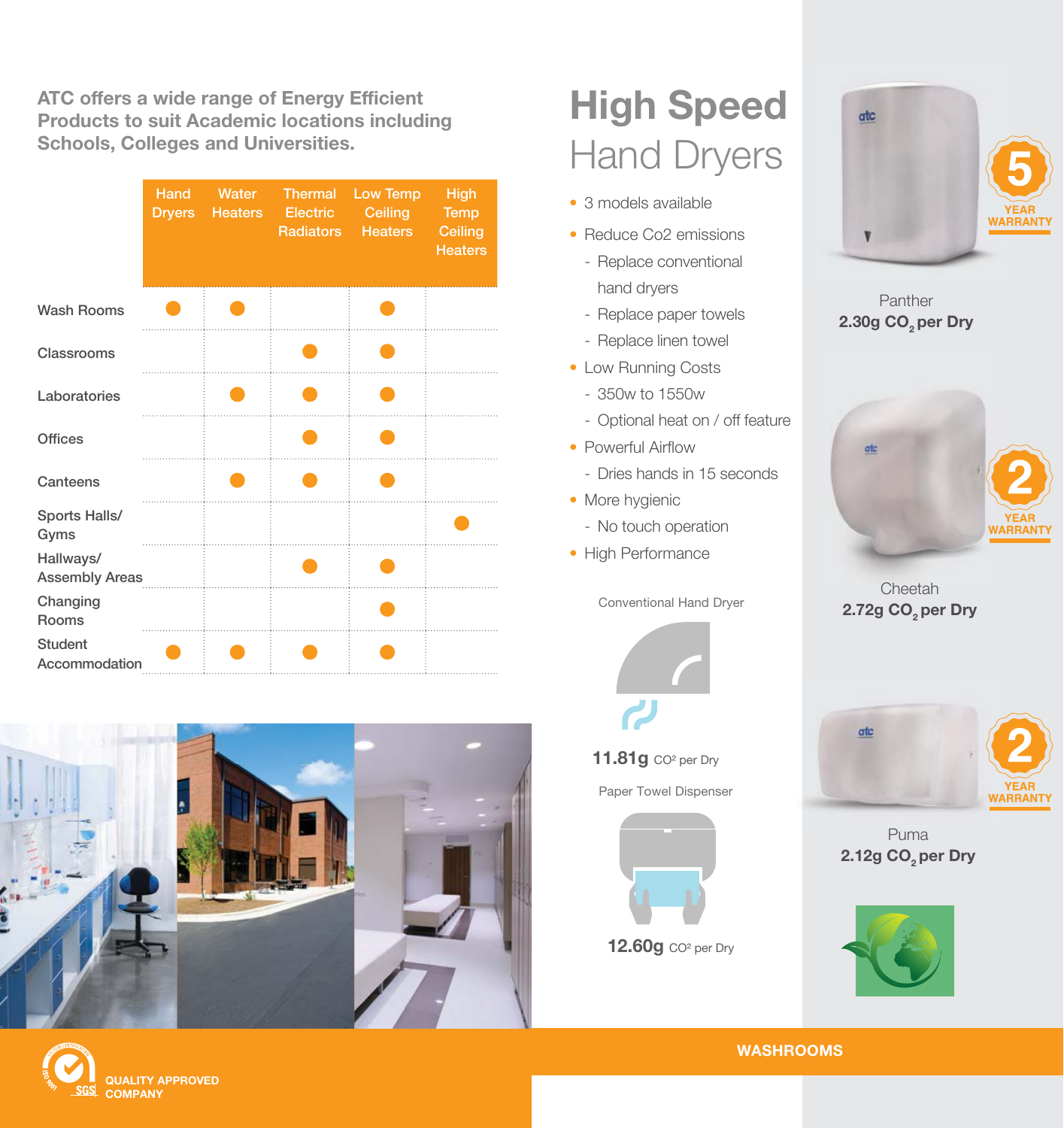### **Energy Efficient** Unvented Water Heaters







• Magnesium Protective Anode - Extra protection against

15L Z15-U

• External temperature control

• Wall or Floor mounting

corrosion

Z5-U

Z10-U

- 3 models available
- Reduce Co2 emissions
	- High density polyurethane foam insulation
	- Reduces heat loses
	- Reduces energy consumption
	- Ensure high energy efficiency
- Dry powder porcelain enamel tank for long life





- Wall Mountable
- Stainless steel cover
- Stainless steel boiling chamber
- Available in 3 sizes
	- 2.5litres
	- 5 litres
	- 10 litres

Instanta\* \*only available in Ireland

### **Sun Ray RF Thermal** Electric Radiators *Experience Unique*



- Wireless Control via Gateway and App
	- App can control up to 30 radiators in one building
	- Landlord control option
- Low Surface Temperature option
- Precise Temperature Control
	- Reduces energy consumption
	- Ensure high energy efficiency
- Intelligent Open Window Function
	- Cuts power consumption after 20 minutes
	- Reduces energy consumption
- Voice Control compatibility with Amazon Alexa and Google Home
- Stand –alone control on Radiator
	- Manual operation
	- Digital programme

 $((\cdot))$  wireless<br>communications





**CLASSROOMS – OFFICES – CANTEENS**  $-$  **LABORATORIES – ASSEMBLY AREAS** 





**WASHROOMS – LABORATORIES – CANTEENS - STUDENT ACCOMMODATION**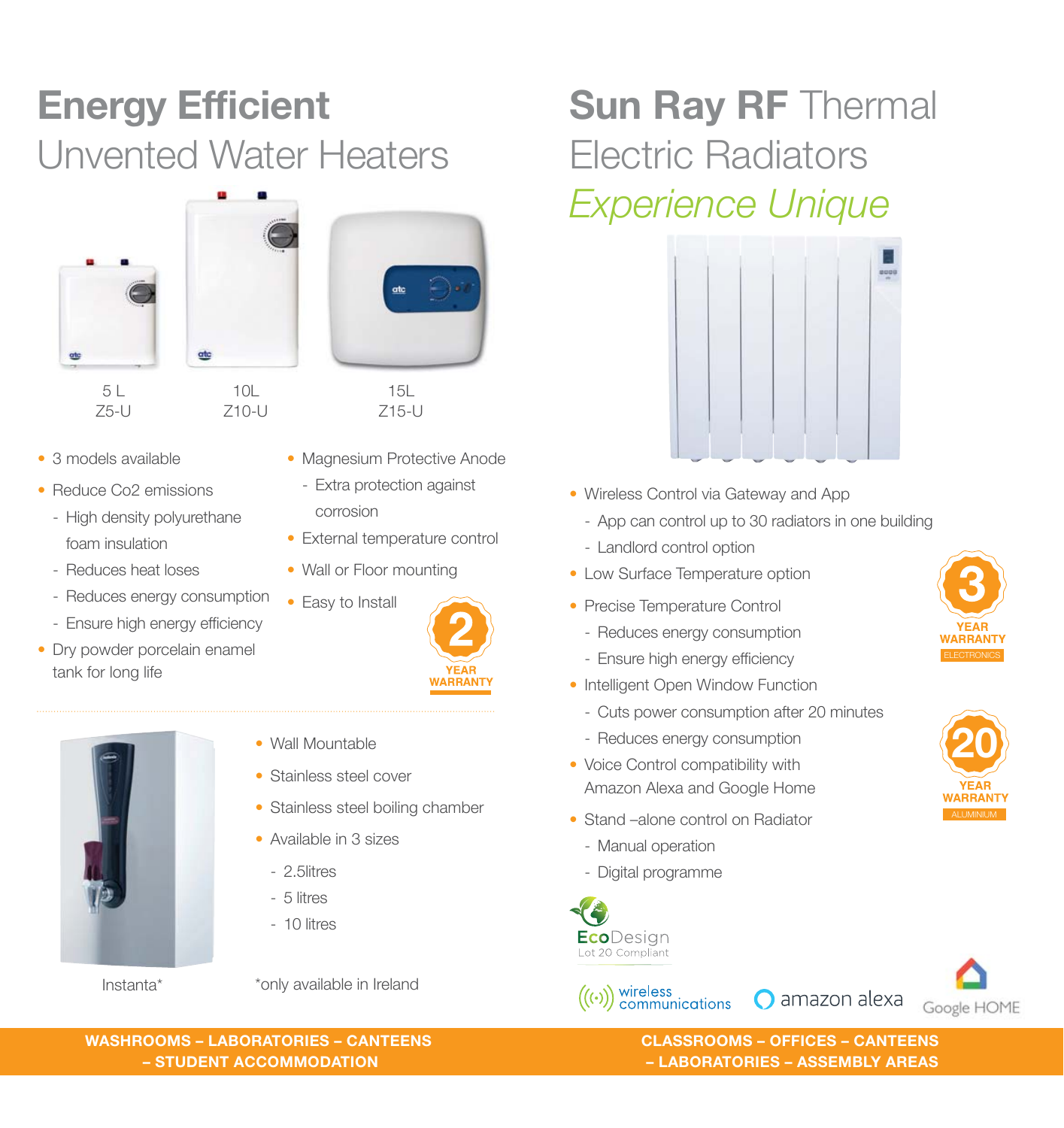### **Low Temperature** Radiant Ceiling Heaters



- 2 sizes available
	- 600mm x 600mm
	- 1200mm x 600mm
- Energy Efficient
	- Integral insulation ensures all heat is transferred into room
	- Low energy costs

• Fully enclosed IP44

- Various control options
- Noise and draught free
- $\bullet$  Ceiling mounting allows flexible use of wall and floor space
- Designed for quick and easy installation into suspended ceiling



#### **High Temperature** Radiant Ceiling Heaters



- 3 sizes available
	- 1800W 2400w 3600w (3ph)
- For installation from 3m to 4.5m
- Energy Efficient
	- High efficient long life Aluminium Elements
	- Exceptional Heat output
	- Noise and draught free
- Low energy costs
- Can be Ceiling or wall mounted
	- Optional tilt wall brackets available
	- Optional protective grille available
- Designed for quick and easy installation
- Fully enclosed IP44





**OFFICES - CLASSROOMS - CHANGING ROOMS LABORATORIES - ASSEMBLY AREAS**